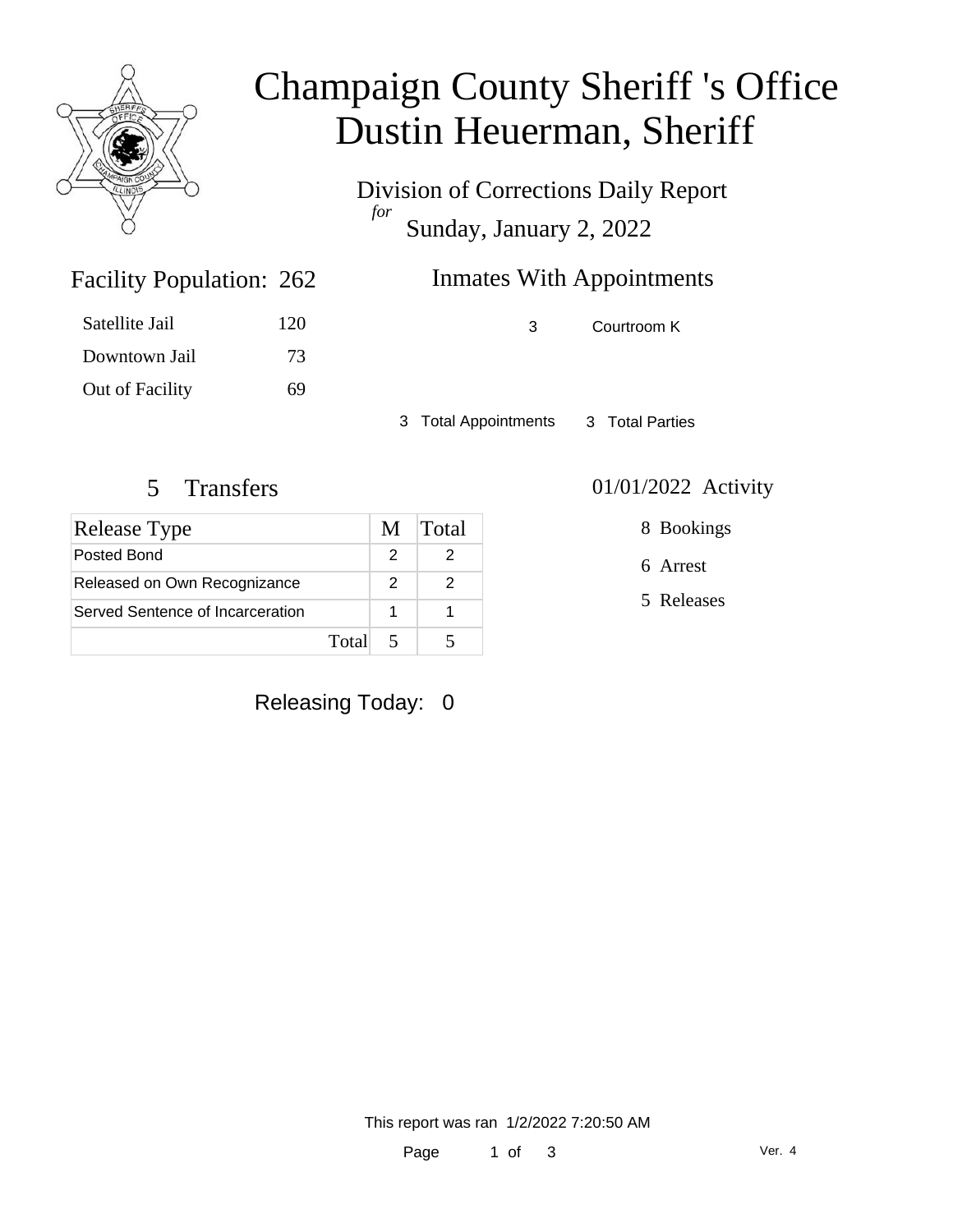

# Champaign County Sheriff 's Office Dustin Heuerman, Sheriff

Division of Corrections Daily Report *for* Sunday, January 2, 2022

#### Custody Status Count

Electronic Home Dentention 11

Felony Arraignment 5

- Felony Pre-Sentence 6
	- Felony Pre-Trial 204
- Felony Pre-Trial DUI 3
- Felony Sentenced CCSO 2
- Felony Sentenced IDOC 17
	- Hold Other 2
- Misdemeanor Arraignment 3
	- Misdemeanor Other 1
	- Misdemeanor Pre-Trial 2
- Misdemeanor Sentenced CCSO 2
	- Petition to Revoke 1
	- Remanded to DHS 2
	- Traffic Sentenced CCSO 1
		- Total 262

This report was ran 1/2/2022 7:20:50 AM